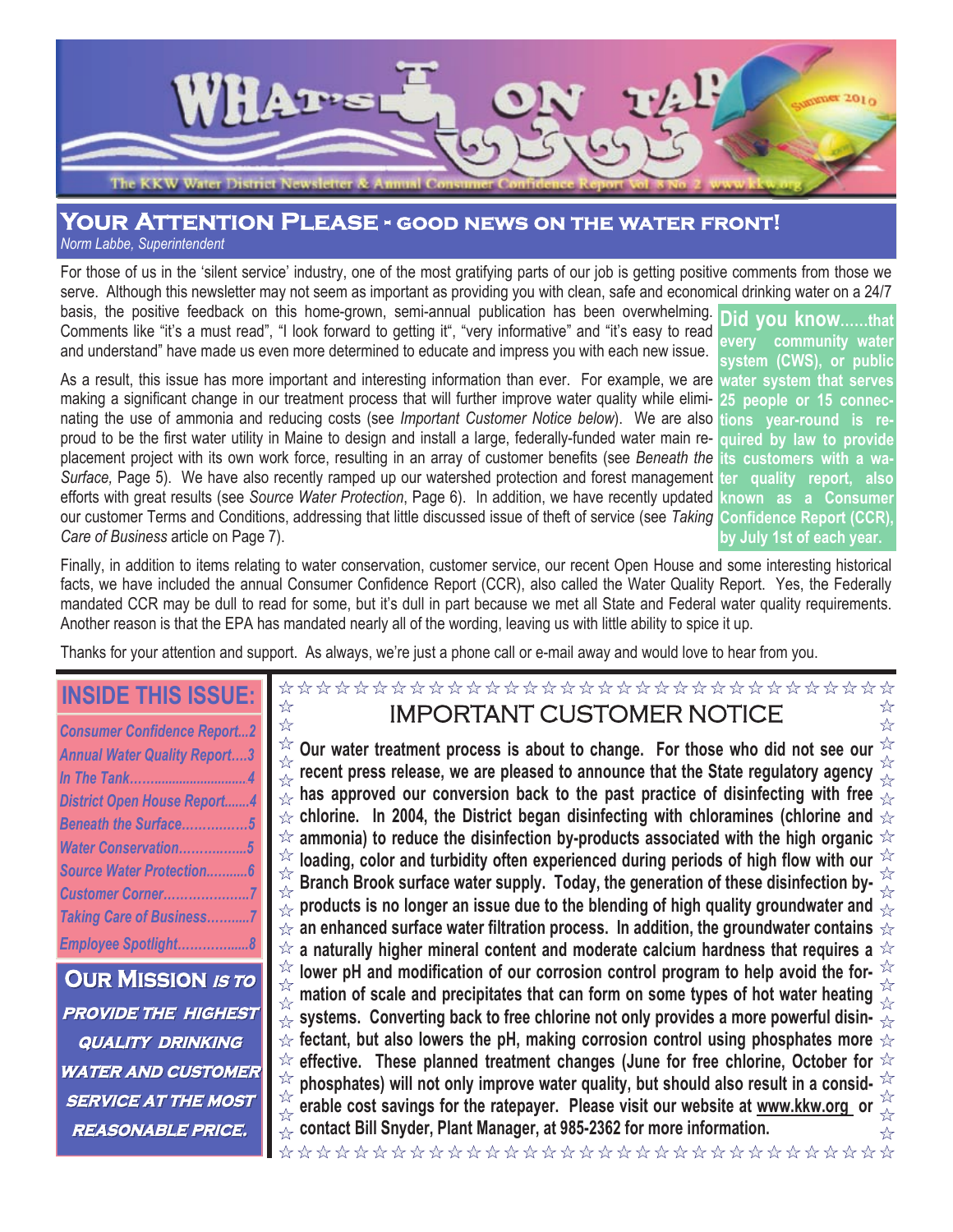## **Consumer Confidence Report - Drinking Water Information**

### **CONGRATULATIONS! YOUR WATER MEETS OR EXCEEDS ALL FEDERAL AND STATE DRINKING WATER REQUIREMENTS.**

Since its incorporation in 1921, the Kennebunk, Kennebunkport & Wells Water District (KKW) has considered water quality of the utmost importance. The KKW vigilantly monitors and safeguards its water supplies and is proud to report that it continued to meet or exceed all drinking water quality requirements in 2009. Our highly trained and State licensed Water System Operators are committed to providing our customers with drinking water that surpasses State and Federal standards for safety and quality. In doing so, we work to conserve, preserve and protect our water supply sources.

### **HEALTH INFORMATION**

Drinking water, including bottled water, may reasonably be expected to contain at least small amounts of some contaminants. The presence of contaminants does not necessarily indicate that water poses a health risk. Contaminants that may be present in source water include:

**Microbial contaminants,** such as viruses and bacteria, which may come from sewage treatment plants, septic systems, agricultural livestock operations and wildlife.

**Inorganic contaminants,** such as salts and metals, which can be naturally occurring or result from urban stormwater runoff, industrial or domestic wastewater discharges, oil and gas production, mining or farming.

**Pesticides and herbicides,** which may come from a variety of sources such as agriculture, urban stormwater runoff and residential uses.

**Organic chemical contaminants,** including synthetic and volatile organic chemicals, which are by-products of industrial processes and petroleum production, and can also come from gas stations, urban runoff, and septic systems.

Some people may be more vulnerable to contaminants in drinking water than the general population. Immuno-compromised persons such as persons with cancer undergoing chemotherapy, persons who have undergone organ transplants, people with HIV/AIDS or other immune system disorders, some elderly and infants can be particularly at risk from infections. These people should seek advice about drinking water from their health care providers. EPA/CDC guidelines on appropriate means to lessen the risk of infection by Cryptosporidium and other microbial contaminants are available from the Safe Drinking Water Hotline (1-800-426-4791).

If present, elevated levels of lead can cause serious health problems, especially for pregnant women and young children. Lead in drinking water is primarily from materials and components associated with service lines and home plumbing. The KKW is responsible for providing high quality drinking water, but cannot control the variety of materials used in plumbing components. When your water has been sitting for several hours, you can minimize the potential for lead exposure by flushing your tap for 30 seconds to 2 minutes before using water for drinking or cooking. If you are concerned about lead in your water, you may wish to have your water tested. Information on lead in drinking water, testing methods, and steps you can take to minimize exposure is available from the Safe Drinking Water Hotline or at http://www.epa.gov/safewater/lead.

### **WATER SOURCE**

The KKW utilizes both high quality surface water and groundwater as supply sources. Surface water is obtained exclusively from Branch Brook, a largely spring-fed naturally flowing water body that forms the town line between Kennebunk and Wells and originates in Sanford. The KKW also utilizes groundwater from its three approved naturally developed gravel well sites. The KKW also maintains mutual-aid system interconnection agreements with the Biddeford-Saco Water Company and the York Water District.

Protection of the Branch Brook watershed and well sites remains a top priority. The KKW continues to purchase property, seek conservation easements and work with local officials to develop ordinances within the watershed and wellhead protection zones as opportunities arise. You can help too. Please be careful as you live, work and play to limit what goes onto the ground, into storm drains, tributaries and surface waters to help preserve the water quality and the diverse ecosystems it supports. If you witness suspicious activity within the Branch Brook watershed or at the well sites, please report it immediately by calling the KKW at 985-2362 or notify the appropriate Police Department (Kennebunk - 985-6121, Wells - 646-9354, Sanford - 324-9170).

### **SOURCE WATER ASSESSMENT**

The sources of drinking water include rivers, lakes, ponds and wells. As water travels over the surface of the land or through the ground, it dissolves naturally occurring minerals and radioactive materials and can pick up substances resulting from human or animal activity. The Maine Drinking Water Program (DWP) has evaluated all public water supplies as part of the Source Water Assessment Program (SWAP). The assessments include geology, hydrology, land uses, water testing information, and the extent of land ownership or protection by local ordinances to see how likely our drinking water source is to being contaminated by human activities in the future. Assessment results are available at public water suppliers, town offices and the DWP. For more information about the SWAP, please contact the DWP by telephone at (207) 287-2070.

### **WATER QUALITY MONITORING/REPORTING**

**VIOLATIONS**: **No water quality violations were issued in 2009**.

**WAIVER INFORMATION**: Period 1/1/2008 - 12/31/2010, partial waiver for Branch Brook Filtration Plant (TCP, TQ1, TQ3), no waiver for the PTR wells.

In 2008, the KKW applied for and was granted a partial or a full three-year waiver for water testing for certain synthetic organic compounds (SOC) (Phase II/V). This is an exemption from doing tests for insecticides, herbicides, fungicides, and certain other industrial chemicals that are regulated in drinking water. The State of Maine Drinking Water Program grants a waiver only upon determining, on a case by case basis, that "it will not result in an unreasonable health risk." For any water tests that are not waived, we are required to report contaminants that were detected in our water supply in this CCR.

### **TREATMENT PROCESS**

**SURFACE WATER** from Branch Brook flows into our Filtration Plant where multiple processes are used to remove particles and microorganisms. The first process is COAGULATION, where chemicals (primarily food-grade alum) are added, causing particles to destabilize and attract to each other. Then FLOCCULATION occurs in mixing chambers where the small particles combine into larger particles called floc. Next, CLARIFICATION occurs in the settling basins where the heavier floc particles settle out. Chlorine is then introduced for PRIMARY DISINFECTION. The FILTRATION process follows where clarified water passes through dual media filters (sand and anthracite) to remove any remaining floc particles. Finished water chemistry is then optimized for CORROSION CONTROL using sodium silicate, FLUORIDATION, and SECONDARY DISINFECTION with chloramines prior to being pumped into our distribution system where nearly 209 miles of transmission and distribution system water mains and 7 storage tanks distribute water to the District's customers.

**GROUND WATER** from any of the our three well sites (six wells) is pumped to our Pumping, Treatment and Recycling (PTR) Facility where the water chemistry is optimized for CORROSION CONTROL with sodium silicates, FLUORIDATION, and DISINFECTION with chloramines before being pumped directly into the distribution system.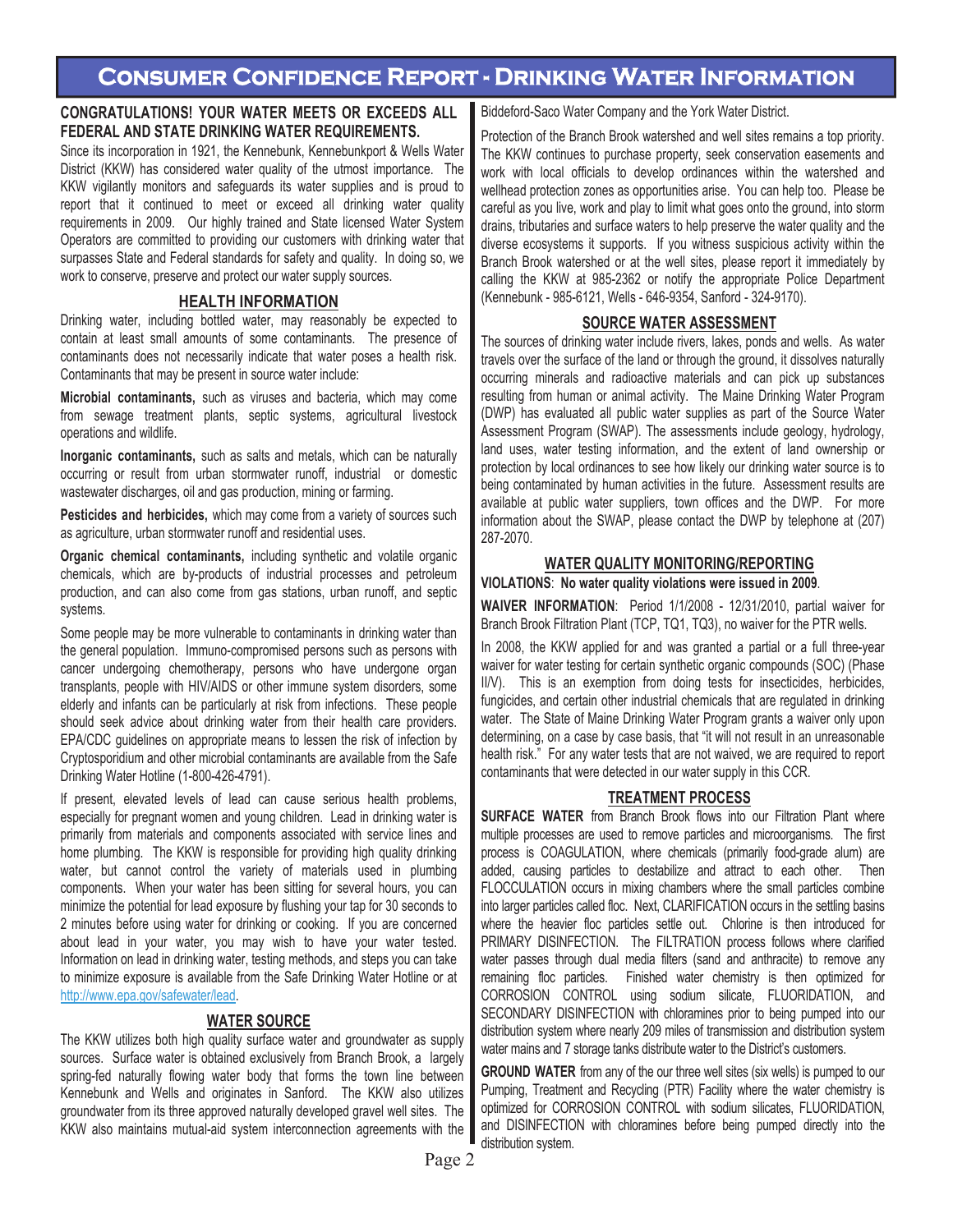### 2009 ANNUAL WATER QUALITY REPORT FOR PWSID# ME0090760

| Contaminant                                                                                         | <b>Date</b>        | <b>Result</b>                     | <b>MCL</b>  | <b>MCLG</b> | 2000 / \\\\\O/\L\YY\\ILI\\QO/\LITT\\LI\O\\ITV\\I\YYOIDII IVILOOJO/ 00<br><b>Source</b>                                      |  |
|-----------------------------------------------------------------------------------------------------|--------------------|-----------------------------------|-------------|-------------|-----------------------------------------------------------------------------------------------------------------------------|--|
| Microbiological                                                                                     |                    |                                   |             |             |                                                                                                                             |  |
| <b>TOTAL COLIFORM (1)</b>                                                                           | Sep-09             | 1 pos                             | 1 pos or 5% | 0 pos       | Naturally present in the environment. Positive result was<br>due to a sampling error. Sample rechecks were negative.        |  |
| Inorganics                                                                                          |                    |                                   |             |             |                                                                                                                             |  |
| ARSENIC (2)                                                                                         | 7/6/09             | $4.8$ ppb                         | 10 ppb      | 0 ppb       | Erosion of natural deposits. Runoff from orchards, glass<br>and electronics production wastes.                              |  |
| <b>BARIUM</b>                                                                                       | 7/6/09             | 0.006 ppm                         | 2 ppm       | 2 ppm       | Discharge of drilling wastes. Discharge from metal<br>refineries. Erosion of natural deposits.                              |  |
| <b>CHROMIUM</b>                                                                                     | 7/6/09             | $1.5$ ppb                         | $100$ ppb   | $100$ ppb   | Discharge from steel and pulp mills. Erosion of natural deposits.                                                           |  |
| FLUORIDE (3)                                                                                        | 12/15/09           | $1.1$ ppm                         | 4 ppm       | 4 ppm       | Ersosion of natural deposits. Water additive which promotes<br>strong teeth. Discharge from fertilizer and aluminum plants. |  |
| LEAD 90th % VALUE (4)                                                                               | 1/1/08<br>12/31/10 | 12 ppb                            | $AL=15$ ppb | $0$ ppb     | Corrosion of household plumbing systems.                                                                                    |  |
| NITRATE NITROGEN (5)                                                                                | 5/26/09            | $0.14$ ppm                        | 10 ppm      | 10 ppm      | Runoff from fertilizer use. Leaching from septic tanks and<br>sewage. Erosion of natural deposits.                          |  |
| <b>Synthetic Organics</b>                                                                           |                    |                                   |             |             |                                                                                                                             |  |
| <b>DEHP</b>                                                                                         | 2/20/07            | $0.2$ ppb                         | 6 ppb       | $0$ ppb     | Discharge from rubber and chemical factories; plastics.                                                                     |  |
| <b>Radionuclides</b>                                                                                |                    |                                   |             |             |                                                                                                                             |  |
| GROSS ALPHA SCREEN (6) 2/14/06                                                                      |                    | $0.949$ pCi/L                     | $15$ pCi/L  | $0$ pCi/L   | Erosion of natural products.                                                                                                |  |
| <b>Disinfectants and Disinfection By-Products</b>                                                   |                    |                                   |             |             |                                                                                                                             |  |
| <b>TOTAL HALOACETIC</b><br>ACID (HAA5) (9)                                                          | <b>RAA</b>         | 14.63 ppb<br>Range (0-28.5 ppb)   | 60 ppb      | $0$ ppb     | By-product of drinking water chlorination.                                                                                  |  |
| <b>TOTAL TRIHALO-</b><br>METHANES (TTHM) (9)                                                        | <b>RAA</b>         | 12.73 ppb<br>Range (2.1-22.2 ppb) | 80 ppb      | $0$ ppb     | By-product of drinking water chlorination.                                                                                  |  |
| <b>CHLORINE RESIDUAL</b>                                                                            | <b>RAA</b>         | $2.6$ ppm                         |             |             | MRDL=4 ppm MRDLG=4 ppm By-product of drinking water chlorination.                                                           |  |
| TURBIDITY LEVELS (10)<br>$2/28/09$ 0.22 ntu (WTP) 0.3 ntu in 95% of samples Soil runoff.            |                    |                                   |             |             |                                                                                                                             |  |
| 0.62 ntu (PTR)<br>1.0 ntu maximum limit Trapped air generated a false high reading at PTR start up. |                    |                                   |             |             |                                                                                                                             |  |

#### **Definitions:**

-MCL = Maximum Contaminant Level: The highest Level of a Contaminant that is allowed in drinking water.

-MCLG = Maximum Contaminant Level Goal: The level of a contaminant in drinking water below which there is no known or expected risk to health.

-RAA - Running Annual Average: The average of all monthly or quarterly samples for the last year at all sample locations.

-AL = Action Level: The concentration of an contaminant that, if exceeded, triggers treatment or other requirements that a water system must follow. -MRDL = Maximum Residual Disinfectant Level: The highest level of a disinfectant allowed in drinking water. There is convincing evidence that the addition of a disinfectant is necessary for the control of microbial contaminants.

-MRDLG = Maximum Residual Disinfectant Level Goal: The level of a drinking water disinfectant below which there is no known or expected risk to health. MRDLGs do not reflect the benefits of the use of disinfectants to control microbial contaminants.

-TT = Treatment Technique: A required process intended to reduce the level of a contaminant in drinking water.

#### **Units:**

ppm = parts per million or milligrams per liter (mg/L); pos = positive samples; ntu = nephelometric units ppb = parts per billion or micrograms per liter (µg/L); pCi/L = picocuries per liter (a measure of radioactivity).

#### **Notes:**

- 1) Total Coliform Bacteria: Reported as the highest monthly number of positive samples, for water systems that take less than 40 samples per month.
- 2) Arsenic: The U.S. EPA adopted the new MCL standard in October 2001. Water systems were required to meet this new standard by January 2006. 3) Fluoride: Fluoride levels must be maintained between 1-2 ppm for those water systems that fluoridate.
- 
- 4) Lead/Copper: Action Levels (AL) are measured at the customer's tap. 90% of the tests must be equal to or below the action level. 5) Nitrate: Nitrate in drinking water at levels above 10 ppm is a health risk for infants less than six months of age. High nitrate levels in drinking water
- can cause *Blue Baby Syndrome* . Nitrate levels may rise quickly for short periods of time because of rainfall or agricultural activity. If you care for an infant, consult your health care provider.
- 6) Gross Alpha: Action level (AL) over 5 pCi/L requires testing for Radium. Action levels over 15 pCi/L requires testing for Radon and Uranium.
- 7) Uranium: The U.S. EPA adopted the new MCL of 30 ppb in December 2000. Water systems were required to meet this standard after December 2003.
- 8) Radon: The State of Maine adopted a Maximum Exposure Guideline (MEG) for Radon in drinking water at 4000 pCi/L, effective 1/1/07. Treatment is recommended if Radon in water exceeds the MEG. It is also advisable to test indoor air for Radon. The U.S. EPA is proposing setting Federal standards for Radon in public drinking water.
- 9) TTHM/HAA5: Total Trihalomethanes and Haloacetic Acids are formed as a by-product of drinking water chlorination. This chemical reaction occurs when chlorine combines with naturally occurring organic matter in water.
- 10) Turbidity levels for both the Water Treatment Plant (WTP) and Pumping, Treatment and Recycling (PTR) facility averaged 0.08 ntu for the year.

#### **All other regulated drinking water contaminants were below detection levels - NO VIOLATIONS WERE ISSUED IN 2009.**

#### **PLEASE CALL US AT 985-2362 WITH ANY WATER QUALITY QUESTIONS YOU MAY HAVE**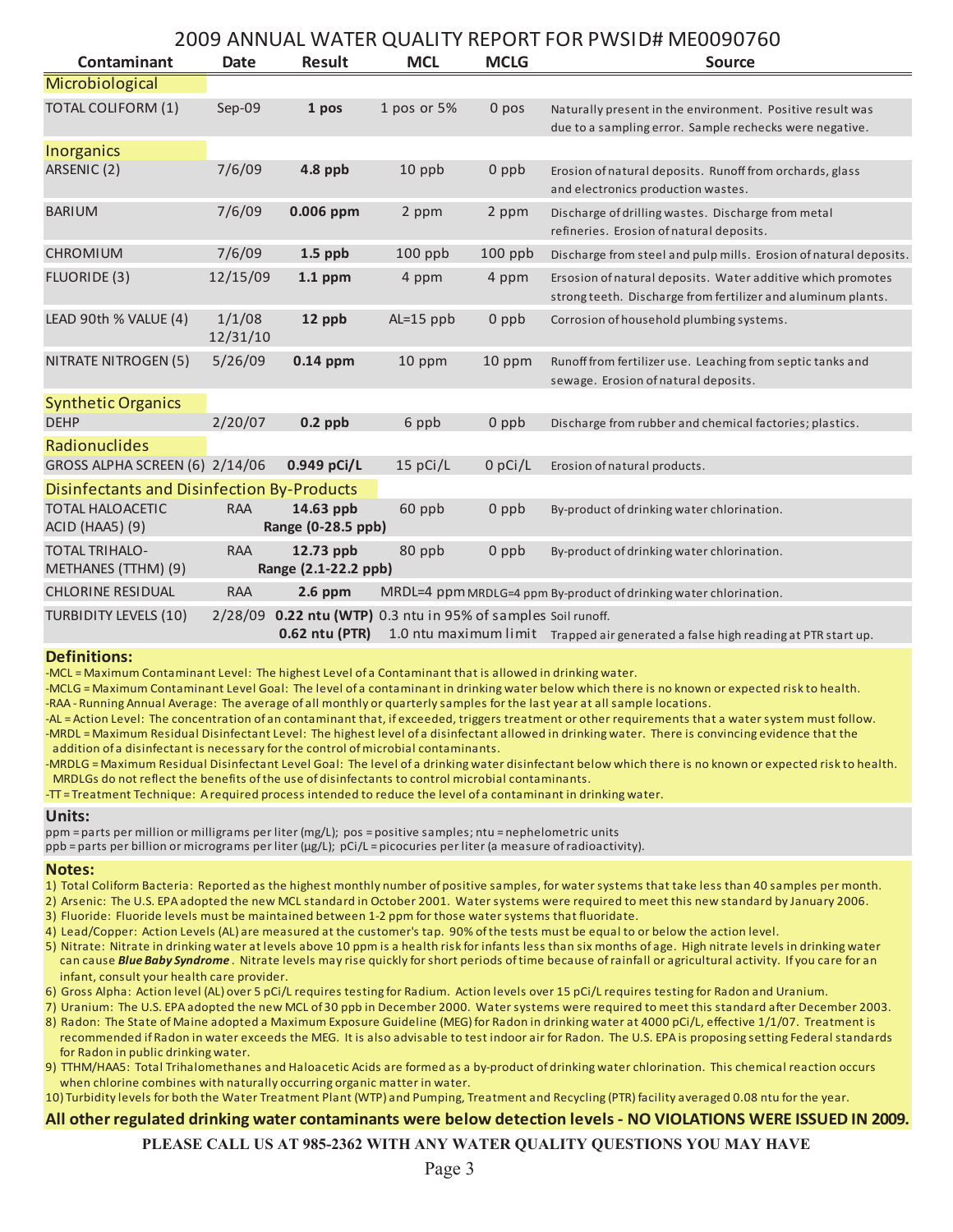## **In the Tank - a closer look at water tank costs** *Rob Weymouth, Facilities Manager*

Water tanks serve many useful purposes in a water distribution system. They provide a ready source of water in the event of a fire or extra water for large demand periods or main breaks when the Filtration Plant cannot produce enough water. They also provide water when the Filtration Plant is shut down for maintenance or repairs and help to control pressure surges throughout the entire system.

Looking at any one of the seven tanks operating in our distribution system, you may wonder what it costs to build and maintain them. Well, the short answer is "a lot" - tanks are not cheap. For example, let's take a look at the costs associated with the elevated Cape

Porpoise Tank located on Route 9 in Kennebunkport. This tank stands 148 feet tall, has a diameter of 59.5 feet and holds about 750,000 gallons of water. The tank was constructed in 1954 by the Chicago Bridge and Iron Company at a cost of \$98,600. The land, foundation and site piping costs were \$52,335, placing the total original capital investment at around \$151,000. Keep in mind that a postage stamp only cost 3 cents in 1954.

In 1960, the tank required its first paint touch up at a cost of \$6,400. Ten years later, in 1970, the interior and exterior were recoated at a cost of \$11,840. In 1981, the interior was completely sand blasted and repainted and the exterior was touched up at a cost of \$26,500. In 1991, a complete sand blasting and paint job of the exterior was required, costing \$196,500. In 1995, just the interior of the tank was completely sand blasted and painted, costing \$90,445. In 2001, the interior of the riser pipe needed repair and repainting at a cost of \$45,000. Now in 2010, you may have seen work being done on the tank. The complete exterior has been cleaned to remove dirt and the build up of lichen as well as repainting of the roof and sections of the legs and catwalks, costing \$50,000. Adding it all up, cleaning, repair and replacement of the protective coating system in the 56 year life of this tank has cost the District \$426,685, or nearly three times the original tank cost.

Other costs associated with the operation of water tanks include draining and cleaning them every two to three years, foundation sealing and repairs, fence and grounds maintenance, and upkeep of the electronic monitoring and security surveillance systems.

So, as you can see, there is substantial cost associated with building and maintaining our water storage tanks. Unfortunately, low maintenance (no coating system required) precast concrete tanks cannot be constructed to the height required for our distribution system (the higher the tank, the greater the water pressure), making the higher maintenance steel tanks our only viable option.



**Photo of the Cape Porpoise (a/k/a Crow Hill) water storage tank after construction was completed in 1954. Despite the harsh salt water environment, the useful service life for this steel tank should be well over 100 years with proper care and maintenance. So this local landmark should be around for many years to come.**

## **Open House - plant tours, food, fun bring record turnout**

## *Cindy Rounds, Administrative Assistant*

On May 8th, the District held an Open House at our Filtration Plant in recognition of National Safe Drinking Water Week. Despite less than perfect weather, Little League Opening Day, and the Grand Opening of the new Hannaford Supermarket, it was well-attended and enjoyed by both customers and folks from out of town visiting the area. The rain, wind and occasional thunder did not discourage

the estimated 150 people from stopping by to learn where the water comes from and how we treat it before sending it to customers' taps. Tours of our Plant and PTR Facility were held throughout the day and provided an insight to treatment processes for our surface and groundwater supplies. Young visitors (and a few adults) were treated to face painting and balloons. Refreshments included Congdon's donuts and Shield's hot dogs, local favorites that pleased many visitors. Displays illustrating a variety of projects undertaken over the years were popular attractions. A few pieces of heavy equipment were also on hand and were 'tried out' by the youngsters.

For those who were unable to attend this year's event, Plant tours can be arranged by calling Bill Snyder, Plant Manager, at 985-2362. Our Plant staff is extremely knowledgeable about water treatment and many teachers and students from local schools routinely take advantage of this educational opportunity throughout the year.



**Chief Operator Greg Pargellis (blue shirt) explains how groundwater is treated before being pumped into the distribution system during one of the many tours.**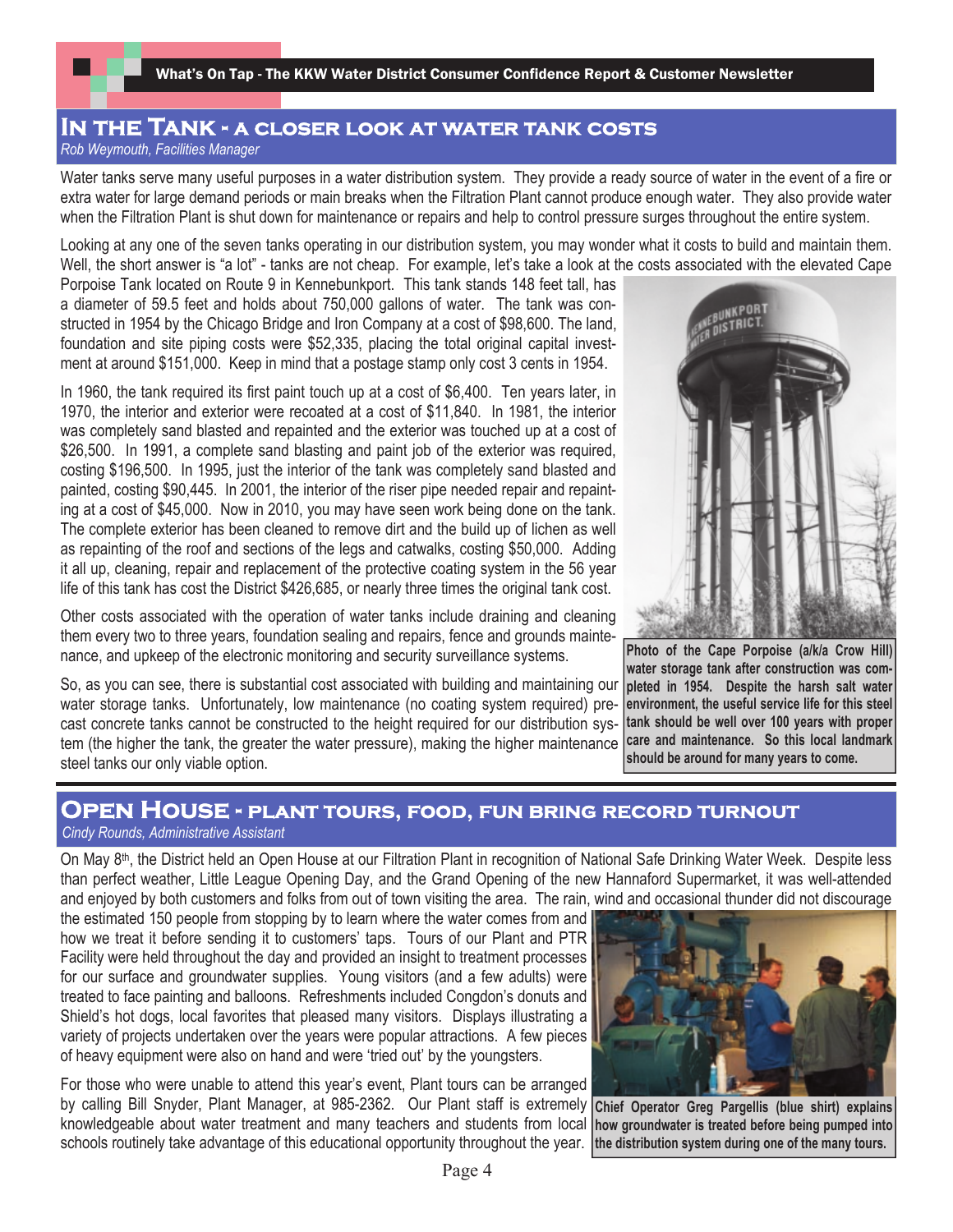What's On Tap - The KKW Water District Consumer Confidence Report & Customer Newsletter

## **Beneath the Surface - and they're off….to a super busy year!**  *Don Gobeil, Technical Services Director*

In the Winter 2010 edition of *Beneath the Surface*, I described how this construction season was expected to be dramatically different than the 2009 season. The primary catalyst for the expected increase in construction activity from 2009 to 2010 was the District's successful attempt at securing significant construction funding from the Maine Drinking Water Program (DWP) for a major water main replacement project in the Town of Kennebunkport. The total funding package award was just over \$2M, including approximately \$390K of grant money, meaning that no repayment is necessary. The remaining \$1.6M is being bonded over 20 years at 0% interest. In addition, the District is the first water utility in Maine to be granted permission to complete this project as a "force account", meaning

that District personnel are responsible for the engineering, design and pipe installation. Clearly this represents an unprecedented financial opportunity for the District to complete some much needed pipe replacement work with minimal financial impact.

The project that was earmarked for this funding is a high priority replacement of 10,000 feet of distribution main along Skipper Joe's Point Road, Marshall Point Road and Kings Highway at Goose Rocks Beach. By our standards, this project ranks as one of the largest construction undertakings in District history. Because of that, it was imperative that we get an early start to the construction season. Consequently, construction began in late February, customarily not a normal time of year to begin work. The early start allowed us to complete over 2,000 feet of the total overall project, successfully 16" HDPE pipe is fused and strung out in adfinishing the Skipper Joe's/Marshall Point Road sections by mid-April. This area accounted for the most challenging portion of the entire project, due to large areas of bedrock, a high water table and significant environmental constraints associated with working adjacent to a sensitive salt marsh area. But thanks to the extraordinary skill and effort provided by District crews, along with the cooperation and understanding of area  *Continued on page 6………...*



**vance of a directional drilling (DD) operation on Skipper Joe's/Marshall Point Road in Kennebunkport. DD is a form of trenchless technology that minimizes soil disturbance when working around environmentally sensitive areas such as salt marshes and wetlands.**

## **WATER CONSERVATION SPOTLIGHT - Every Drop Counts**

**Recycling, volunteerism and water conservation share one common aspect; the more people that get involved, the more successful these efforts become. As we enter our peak summertime demand season, where an estimated 20% of water use is for irrigating lawns and gardens, water conservation is the most cost-effective and environmentally sound way to reduce our demand for water.**

## *Proven Tips to Reduce Water Use and Save You \$\$\$\$\$\$\$*

- **1.) Put a layer of mulch around trees and plants. Chunks of bark, peat moss or gravel slow down evaporation.**
- **2.) Water during the cool parts of the day. Early morning is better than dusk since it helps prevent the growth of fungus.**
- **3.) Avoid watering the lawn or garden on windy days as the wind causes excessive evaporation, minimizing the benefit.**
- **4.) Cut down watering on cool and overcast days and don't water in the rain. Adjust or deactivate automatic sprinklers.**
- **5.) Set lawn mower blades one notch higher. Longer grass means less evaporation, reducing the frequency of irrigating.**
- **6.) Fix leaky toilets, faucets, plumbing joints, fixtures and outdoor hoses. Fixing even small leaks can mean big savings.**
- **7.) Install water-saving shower heads or flow restrictors and low flow toilets. Also shorten showers when possible.**
- **8.) Xeriscape replace your lawn and high-water-using trees and plants with less thirsty and drought resistant plantings.**
- **9.) Divide your watering cycle into shorter periods to reduce runoff and allow for better absorption when you water.**
- **10.) Use a broom or blower instead of a hose to clean driveways, patios, decks and sidewalks.**
- **11.) Remember to weed your lawn and garden regularly. Weeds compete with other plants for nutrients, light and water.**
- **12.) Set a kitchen timer when watering your lawn or garden with a hose or manually operated sprinkler.**
- **13.) Avoid the use of water toys that require a constant flow of water. A flow rate of only 3 gpm = 180 gallons per hour.**
- **14.) Aerate your lawn. Punching holes in your lawn about 6" apart helps water to reach the roots rather than run off.**
- **15.) Avoid leaving the hose running while washing your car. Use the hose for initial wetting and a quick rinse when done.**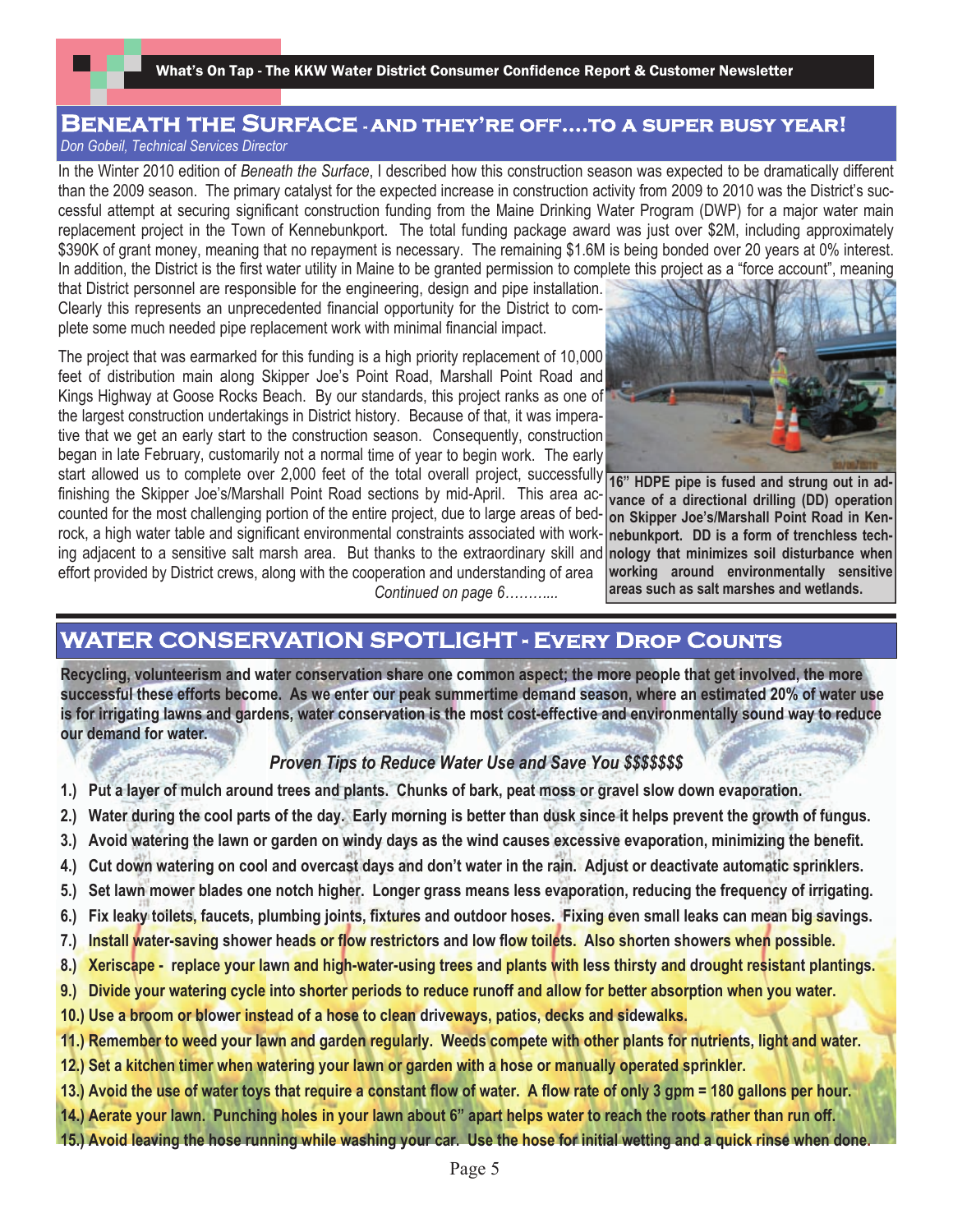What's On Tap - The KKW Water District Consumer Confidence Report & Customer Newsletter

## **SOURCE WATER PROTECTION - A COMMUNITY EFFORT REQUIRED** *Greg Pargellis, Chief Operator*

Much effort is put into keeping our source water clean, from laboratory testing to brook walks and onsite inspections. In addition to continuous automated water quality monitoring, the Plant operators manually test the color and turbidity of Branch Brook several times every day as a cross check and to ensure that optimal water treatment processes are utilized. **Did you know……...that**



**The headwaters of Branch Brook shown exiting a (SRA). As a member of the SRA Advisory Committee, the District has been working closely with local authorities to ensure that proper safeguards are in place to protect water quality during the \$2.4M runway enhancement project.**

As you may know, Branch Brook begins at the Sanford Regional Airport (SRA) and flows easterly on its way to the ocean. The District has been involved with the planning and monitoring of the large runway construction project taking place at the SRA to ensure there is no excessive runoff of silt or other debris that **enough revenue from timber** could degrade water quality.

As a member of the Sanford Airport Advisory Committee, we have worked side by side with the Town of Sanford and the Maine DEP who have implemented many runoff containment protocols. The SRA has culvert adjacent to the Sanford Regional Airport been a good partner in maintaining water quality and

continues to assist us with protecting this vital public property boundary identificadrinking water supply. We also partner with groups such as the Wells Reserve, Inland Fisheries & Wildlife, and the Maine Forest Service. At a source water symposium last year, these groups discussed the

**a recent assessment of the District's watershed forests placed the total stumpage values at over \$1M. The District's objective is to generate harvesting to protect and enhance the water quality in a self-sustaining manner without impacting the ratepayers. A few of our short term goals include: Better signage and tion; converting non-forested areas into pine plantations; mitigating erosion caused by illegal ATV use; and providing education and outreach to those who live, work and play in the watershed.**

common goal of protecting and maintaining quality source waters in the area, including Branch Brook.

So, please rest assured that everything we do from timber harvesting, in which we follow the Forest Service's "Best Management Practices", to working with the State, municipalities, and community

groups, to purchasing the land in the watershed when it becomes available, all have the common goal of protecting our source water.

## **Beneath the Surface - continued from page 5**

residents, the result for this section has been favorable; both in terms of fulfilling design expectations and meeting budget projections.

At press time, we are in the midst of the construction along Kings Highway in Goose Rocks Beach. To date, the steadfast progress enjoyed at Skipper Joe's Point Road is being replicated along Kings Highway. The plan is to work along Kings Highway until June 15, and then vacate the beach area until September 15, when we will return to try to reach the easterly end of Kings Highway by the end

of the construction season. During our three month hiatus from Goose Rocks Beach, District crews will undertake a needed replacement of an old 8-inch cast iron main on Turbat's Creek Road in Kennebunkport. In addition to that project, District personnel will be involved in miscellaneous work associated with the Town of Kennebunk's Scotsman Brook drainage project and Main Street beautification project. In August, the District's crews plan to install a new 16" main at the Ogunquit Tank site in order to eliminate the aged Ogunquit Heights Booster station by consolidating those operations under one roof at the Ogunquit Tank Booster station. This project will increase the operational reliability for those customers served by the Ogunquit Heights high pressure zone.

All in all, the busy 2010 construction season envisioned this past winter is certainly playing out as we expected. What is also becoming more evident as the season unfolds is the reaffirmation that the District is fortunate to have employees who are highly skilled and proficient at what they do, and can rise to the occasion to accomplish our construction program goals in a timely and cost effective manner.



**The District's Shane Batchelder begins excavating a trench in early March for the new 16" ductile iron (DI) water main on Skipper Joe's Point Road in Kennebunkport. This \$2M federally funded project is expected to take six months to complete and includes replacing over 10,000 feet of obsolete 10" cast iron pipe with new 16" DI pipe.**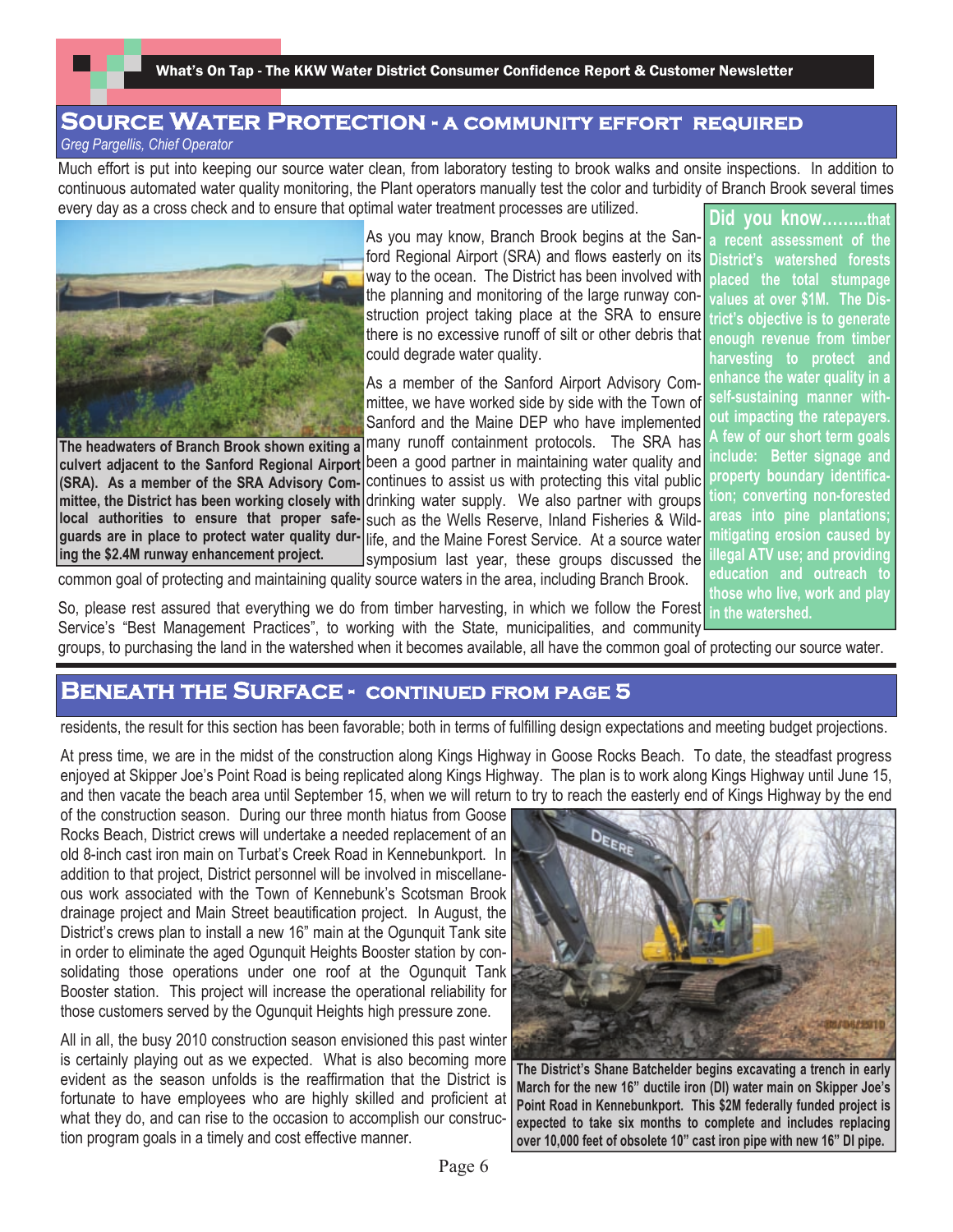## **Customer corner - timely news you can use**

*Kathleen Chapin, Customer Service Coordinator*

A Sign of the Times - Times are changing at an alarming rate and technology seems to be the driving force. We live in a day when we can email, tweet and text anywhere and anytime. Although living in this world of immediacy may not be for everyone, there are some advantages. Here at KKW, we have heard your requests for alternative payment options and we're listening. Currently we're investigating ways to serve you better and faster through debit, credit and phone payments. One of the methods that seems to hold the most promise is providing a link between the District's website and our Munis Utility Billing System. Munis has developed a revised product called Munis Self Service which will allow customer payments and inquiries. Please be patient while we look into what's available and make sure it's a good fit for you, our customer.

Metering Pilot Program to begin soon - In the late summer we will be adding radio transmitting devices to 75 water meters in the District's service territory. These devices will allow us to read meters with a special gateway receiver on the Kennebunk water tank. It's part of an ongoing Pilot Program between the District and Badger Meter Company. The system is made up of three simple components: a receiver, high-powered transmitters and meter reading management software. The meter reading and data management software allows easy access to system information and provides a variety of new customer service tools. In addition to providing timely and accurate billing information, the system quickly flags vandalized transmitters and tracks accounts that may have a potential leak. Additionally, customer service will be greatly improved when nearly real time meter reading data is more easily accessible, helping us answer customer questions and quickly resolve billing disputes when necessary. Although we would like all of you to participate in this initial program, we need to choose accounts that test different aspects of the technology. It is our hope that the program will be a great success and will improve our service to you. Please feel free to call us at 985-3385 if you have any questions.

## **Taking Care of Business - water theft is a crime**  *Norm Labbe, Superintendent*

There are many parts of our business that most of our customers never hear about. This is about to change for one of those parts.

Keeping track of where our (your) water goes once we treat it and pump it into the distribution system is not as simple as it may seem. The total from all customer water meters never equals the total water we produce. Where does the rest of the water go? Some is used for hydrant flushing, fire fighting, testing of new water mains and water meters, storage tank maintenance and the intermittent use of water quality "bleeders". In addition, an estimated few percent is lost to leakage and meter under registration or slippage. Last but not least is the unauthorized use of water (also known as theft of service), both intentional and unintentional, the later of which appears to be trending upwards throughout the water works industry.

The theft of service issue is real. We have discovered several such occurrences while performing routine customer service calls. This activity seems to occur primarily during the summer months, when relatively large volumes of water are used to irrigate lawns and gardens.

Until recently, water utilities in Maine didn't have much authority to effectively deal with this issue. In 2009, a law was passed (35-A MRSA Section 2706), allowing the utility to recover all reasonable costs, including attorney fees, and assessing a civil penalty of up to \$2,500 in the more extreme cases. In addition to this, we recently updated Sections 3 and 16 of our Terms and Conditions, resulting in more specific language and the establishment of hourly labor charges. Our Terms and Conditions can be seen on our website, at www.kkw.org under Customer Service.

We will soon be going to many customers' homes to verify and update our records (such as the locations of the service shut-off valves and meters, etc.). We hope to find very few theft of service issues. In any case, we will now be prepared to deal with them in a firm, fair and equitable manner.

We are a non-profit organization. We are here to serve you the best we can. We hope you agree with our opinion that, besides being a criminal act, theft of service is unfair to the rest of our customers; the vast majority of which honestly pay for what they use. To better protect all customers, the District asks you to report any suspected theft of service activities so that we may investigate. All information in this regard will be kept in the strictest of confidence.



**The District recently discovered this illegal plumbing configuration where an illegal connection was plumbed prior to the meter. By connecting a hose to this illegal connection, the customer was using unmetered water for irrigation. The District views water theft as a serious matter that can result in the water service being disconnected along with the customer being assessed a hefty fine. Promptly report any suspected water theft to the District to better protect all customers.**